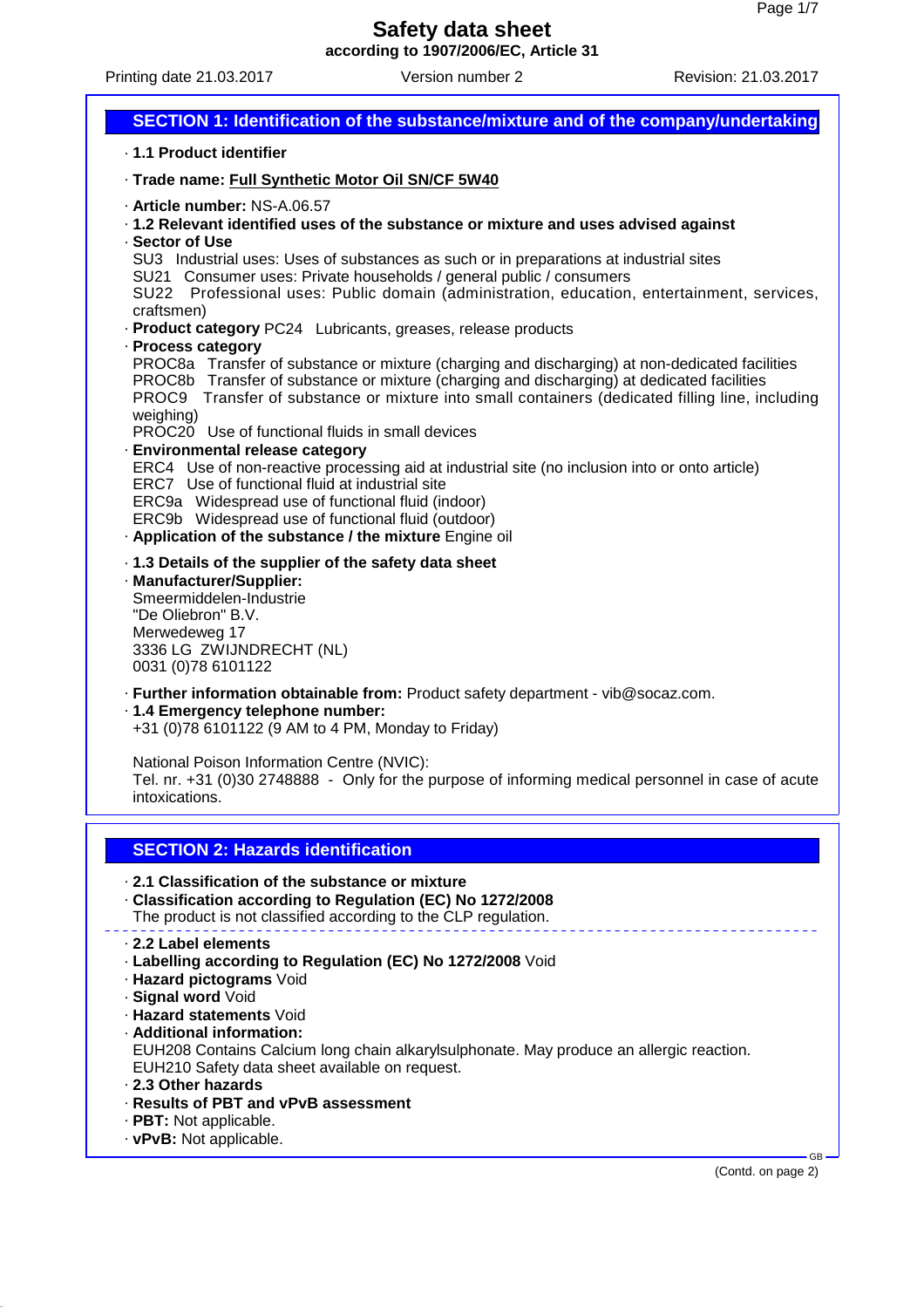Printing date 21.03.2017 Version number 2 Revision: 21.03.2017

#### **Trade name: Full Synthetic Motor Oil SN/CF 5W40**

(Contd. of page 1)

## **SECTION 3: Composition/information on ingredients**

#### · **3.2 Mixtures**

| · Dangerous components:                                           |                                                                                                                                                                                |             |
|-------------------------------------------------------------------|--------------------------------------------------------------------------------------------------------------------------------------------------------------------------------|-------------|
| CAS: 147880-09-9<br>EC number: 604-611-9                          | Amines, polyethylenepoly-, reaction products with 1,3- 2.5-<10%<br>dioxolan-2-one and succinic anhydride                                                                       |             |
|                                                                   | monopolyisobutenyl derivs<br>Aquatic Chronic 4, H413                                                                                                                           |             |
| CAS: 36878-20-3                                                   | bis(nonylphenyl)amine                                                                                                                                                          | $1 - 2.5%$  |
| EINECS: 253-249-4<br>Reg.nr.: 01-2119488911-28                    | Aquatic Chronic 4, H413                                                                                                                                                        |             |
| CAS: 68784-26-9<br>EINECS: 272-234-3<br>Reg.nr.: 01-2119524004-56 | calcium alkylfenatesulphide, long chains<br>Aquatic Chronic 4, H413                                                                                                            | $1 - 2.5%$  |
| CAS: 68784-31-6<br>EINECS: 272-238-5                              | phosphorodithioic acid, mixed O,O-bis(sec-Bu and 1,3-<br>imethylbutyl) esters, zinc salts                                                                                      | $1 - 2.5\%$ |
| And all the second charge account to second                       | Reg.nr.: 01-2119657973-23 <>> Eye Dam. 1, H318; <>> Aquatic Chronic 2, H411<br>$\Box$ and the compact them with the contracted between the second and contracted and $\Lambda$ |             |

· **Additional information:** For the wording of the listed hazard phrases refer to section 16.

#### **SECTION 4: First aid measures**

#### · **4.1 Description of first aid measures**

- · **General information:** No special measures required.
- · **After inhalation:** Supply fresh air; consult doctor in case of complaints.
- · **After skin contact:** Generally the product does not irritate the skin.
- · **After eye contact:** Rinse opened eye for several minutes under running water.
- · **After swallowing:** Do not induce vomiting; call for medical help immediately.
- · **4.2 Most important symptoms and effects, both acute and delayed**
- No further relevant information available.
- · **4.3 Indication of any immediate medical attention and special treatment needed**
- If swallowed or in case of vomiting, danger of entering the lungs.

#### **SECTION 5: Firefighting measures**

- · **5.1 Extinguishing media**
- · **Suitable extinguishing agents:**
- CO2, dry chemical, or foam. Water can be used to cool and protect exposed material.
- · **For safety reasons unsuitable extinguishing agents:** Water with full jet
- · **5.2 Special hazards arising from the substance or mixture** Formation of toxic gases is possible during heating or in case of fire.
- · **5.3 Advice for firefighters**
- · **Protective equipment:**

Wear self-contained respiratory protective device.

Wear fully protective suit.

## **SECTION 6: Accidental release measures**

- · **6.1 Personal precautions, protective equipment and emergency procedures** Wear protective clothing.
- · **6.2 Environmental precautions:** Do not allow to enter sewers/ surface or ground water.
- · **6.3 Methods and material for containment and cleaning up:**

Absorb with liquid-binding material (sand, diatomite, acid binders, universal binders, sawdust). Remove from the water surface (e.g. skim or suck off).

(Contd. on page 3)

GB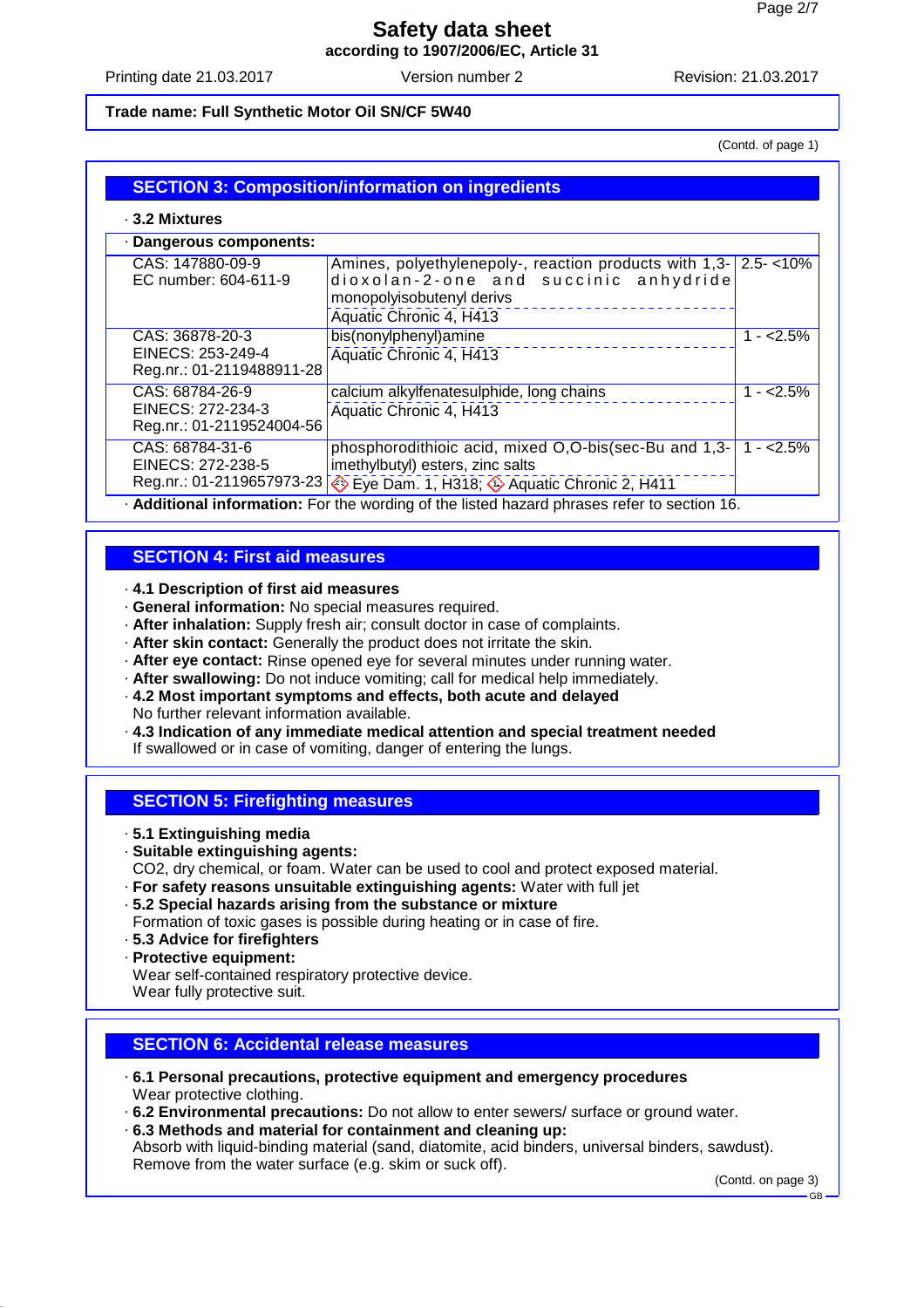Printing date 21.03.2017 Version number 2 Revision: 21.03.2017

#### **Trade name: Full Synthetic Motor Oil SN/CF 5W40**

## · **6.4 Reference to other sections**

No dangerous substances are released. See Section 7 for information on safe handling. See Section 8 for information on personal protection equipment. See Section 13 for disposal information.

## **SECTION 7: Handling and storage**

- · **7.1 Precautions for safe handling** No special measures required. Avoid the formation of oil haze.
- · **Information about fire and explosion protection:** No special measures required.
- · **7.2 Conditions for safe storage, including any incompatibilities**
- · **Storage:**
- · **Requirements to be met by storerooms and receptacles:** Store only in the original receptacle.
- · **Information about storage in one common storage facility:** Not required.
- · **Further information about storage conditions:**
- Store in cool, dry conditions in well sealed receptacles.
- · **7.3 Specific end use(s)** No further relevant information available.

## **SECTION 8: Exposure controls/personal protection**

· **Additional information about design of technical facilities:** No further data; see item 7.

- · **8.1 Control parameters**
- · **Ingredients with limit values that require monitoring at the workplace:** Contains mineral oil. Under conditions which may generate mists, observe the OSHA PEL of 5 mg per cubic meter, ACGIH STEL of 10 mg per cubic meter.
- · **Additional information:** The lists valid during the making were used as basis.
- · **8.2 Exposure controls**
- · **Personal protective equipment:**
- · **General protective and hygienic measures:** Wash hands before breaks and at the end of work.
- · **Respiratory protection:** Not required.
- · **Protection of hands:**



Wear gloves for the protection against chemicals according to EN 374.

Oil resistant gloves

· **Material of gloves**

Nitrile rubber, NBR

PVC gloves

Neoprene gloves

Recommended thickness of the material:  $\geq 0.35$  mm

The selection of the suitable gloves does not only depend on the material, but also on further marks of quality and varies from manufacturer to manufacturer. As the product is a preparation of several substances, the resistance of the glove material can not be calculated in advance and has therefore to be checked prior to the application.

· **Penetration time of glove material**

For continuous contact we recommend gloves with breakthrough time of more than 240 minutes with preference for > 480 minutes where suitable gloves can be identified. For short-term/splash protection we recommend the same, but recognise that suitable gloves offering this level of protection may not be available and in this case a lower breakthrough time may be acceptable so long as appropriate maintenance and replacement regimes are followed.Glove thickness is not a good predictor of glove resistance to a chemical as it is dependent on the exact composition of the glove material.breakthrough time may be acceptable so long as appropriate maintenance and replacement regimes are followed.Glove thickness is not a good predictor of glove resistance to a

(Contd. of page 2)

<sup>(</sup>Contd. on page 4)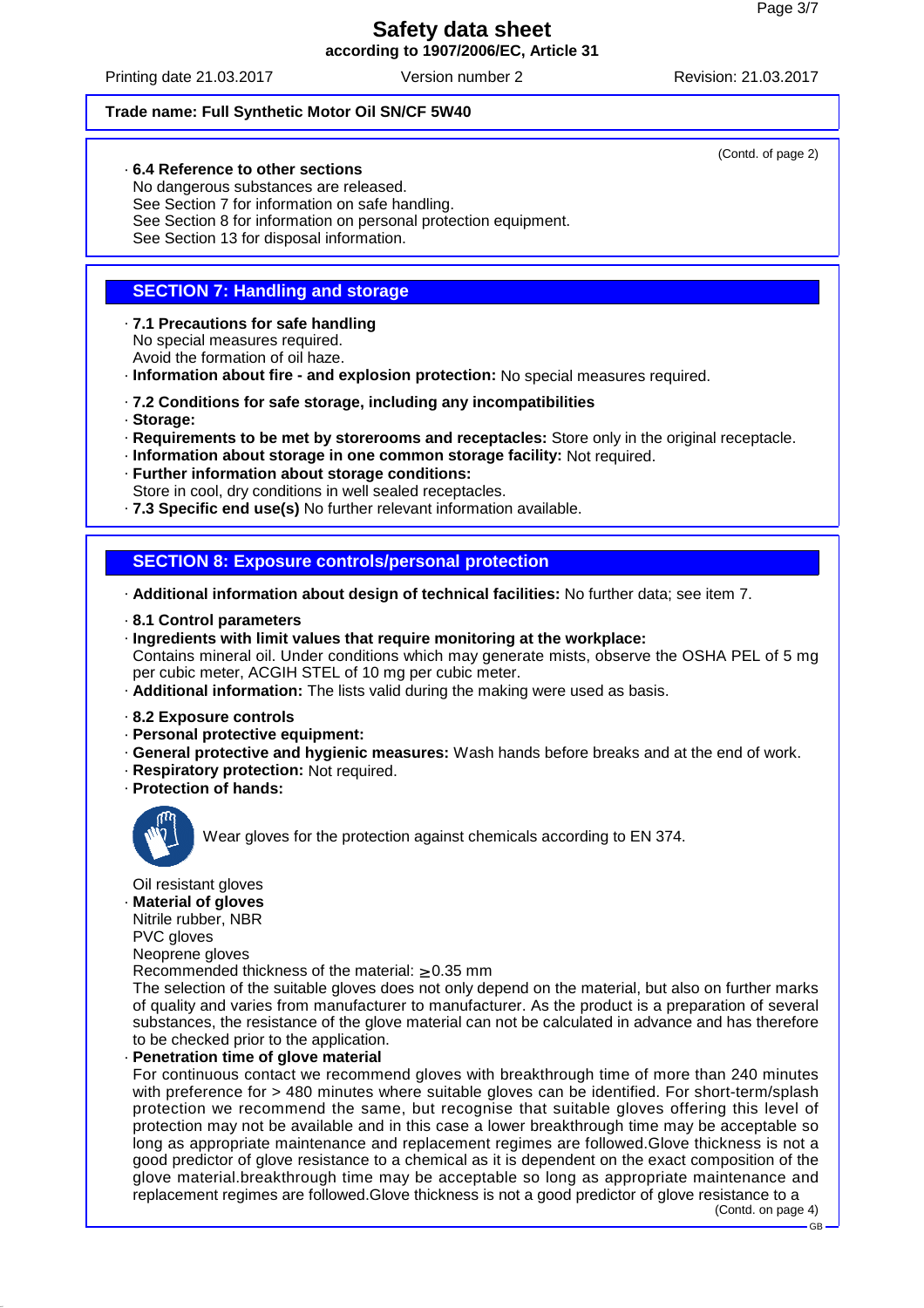Printing date 21.03.2017 Version number 2 Revision: 21.03.2017

#### **Trade name: Full Synthetic Motor Oil SN/CF 5W40**

(Contd. of page 3)

chemical as it is dependent on the exact composition of the glove material. The exact break trough time has to be found out by the manufacturer of the protective gloves and has to be observed.

· **Eye protection:** Goggles recommended during refilling

· **Body protection:** Protective work clothing

## **SECTION 9: Physical and chemical properties**

| . 9.1 Information on basic physical and chemical properties<br><b>General Information</b> |                                               |
|-------------------------------------------------------------------------------------------|-----------------------------------------------|
|                                                                                           |                                               |
| · Appearance:<br>Form:                                                                    |                                               |
|                                                                                           | Liquid                                        |
| Colour:                                                                                   | <b>Brown</b>                                  |
| · Odour:                                                                                  | Characteristic                                |
| Change in condition                                                                       |                                               |
| <b>Melting point/freezing point:</b>                                                      | Undetermined.                                 |
| Initial boiling point and boiling range: Undetermined.                                    |                                               |
| · Drip point:                                                                             |                                               |
| Pour point                                                                                | -54 °C (ASTM D97)                             |
| · Flash point:                                                                            | $>110$ °C                                     |
| · Flammability (solid, gas):                                                              | Not applicable.                               |
| · Auto-ignition temperature:                                                              | Product is not selfigniting.                  |
| · Explosive properties:                                                                   | Product does not present an explosion hazard. |
| · Explosion limits:                                                                       |                                               |
| Lower:                                                                                    | Not determined.                               |
| Upper:                                                                                    | Not determined.                               |
| · Density at 20 °C:                                                                       | $0.844$ g/cm <sup>3</sup>                     |
| · Solubility in / Miscibility with                                                        |                                               |
| water:                                                                                    | Not miscible or difficult to mix.             |
| · Partition coefficient: n-octanol/water:                                                 | Not determined.                               |
| · Viscosity:                                                                              |                                               |
| 40 °C                                                                                     | 84.6 mm <sup>2</sup> /s (ASTM D445)           |
| · Solvent content:                                                                        |                                               |
| <b>Organic solvents:</b>                                                                  | $0.0\%$                                       |
| . 9.2 Other information                                                                   | No further relevant information available.    |
|                                                                                           |                                               |

## **SECTION 10: Stability and reactivity**

- · **10.1 Reactivity** No further relevant information available.
- · **10.2 Chemical stability**
- · **Thermal decomposition / conditions to be avoided:**
- To avoid thermal decomposition do not overheat.
- · **10.3 Possibility of hazardous reactions** Reacts with strong oxidising agents.
- · **10.4 Conditions to avoid** No further relevant information available.
- · **10.5 Incompatible materials:** No further relevant information available.
- · **10.6 Hazardous decomposition products:** No dangerous decomposition products known.

## **SECTION 11: Toxicological information**

· **11.1 Information on toxicological effects**

· **Acute toxicity** Based on available data, the classification criteria are not met.

(Contd. on page 5)

GB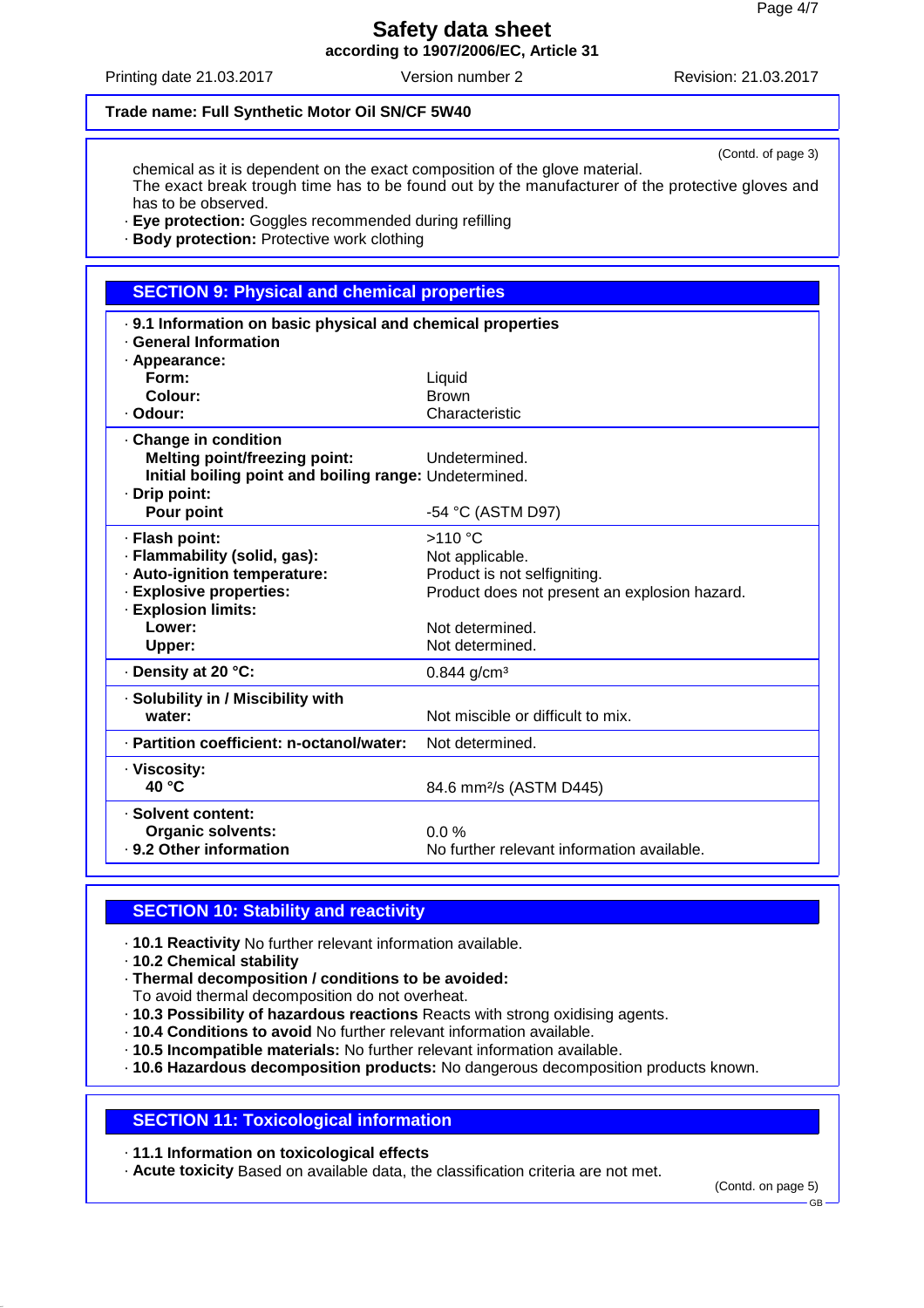Printing date 21.03.2017 Version number 2 Revision: 21.03.2017

(Contd. of page 4)

#### **Trade name: Full Synthetic Motor Oil SN/CF 5W40**

- · **Primary irritant effect:**
- · **Skin corrosion/irritation** Based on available data, the classification criteria are not met.
- · **Serious eye damage/irritation** Based on available data, the classification criteria are not met.
- · **Respiratory or skin sensitisation** Based on available data, the classification criteria are not met.
- · **Sensitisation** For respiratory and skin sensitisation: Not expected to be a sensitiser.
- · **CMR effects (carcinogenity, mutagenicity and toxicity for reproduction)** This product contains mineral oils which are considered to be severely refined and not considered to be carcinogenic under IARC. The IP 346 test demonstrates that all of the oils in this product contain less than 3% extractables.
- · **Germ cell mutagenicity** Based on available data, the classification criteria are not met.
- · **Carcinogenicity** Based on available data, the classification criteria are not met.
- · **Reproductive toxicity** Based on available data, the classification criteria are not met.
- · **STOT-single exposure** Based on available data, the classification criteria are not met.
- · **STOT-repeated exposure** Based on available data, the classification criteria are not met.
- · **Aspiration hazard** Based on available data, the classification criteria are not met.

#### **SECTION 12: Ecological information**

- · **12.1 Toxicity**
- · **Aquatic toxicity:** No further relevant information available.
- · **12.2 Persistence and degradability** No further relevant information available.
- · **Other information:** The product is not easily biodegradable.
- · **12.3 Bioaccumulative potential** No further relevant information available.
- · **12.4 Mobility in soil** No further relevant information available.
- · **Ecotoxical effects:**
- · **Remark:**

This material is not expected to be harmful to aquatic organisms. The product has not been tested. The statement has been derived from the properties of the individual components.

- · **Additional ecological information:**
- · **General notes:**

Water hazard class 2 (German Regulation) (Self-assessment): hazardous for water Do not allow product to reach ground water, water course or sewage system. Danger to drinking water if even small quantities leak into the ground.

- 
- · **12.5 Results of PBT and vPvB assessment**
- · **PBT:** Not applicable.
- · **vPvB:** Not applicable.
- · **12.6 Other adverse effects** No further relevant information available.

#### **SECTION 13: Disposal considerations**

- · **13.1 Waste treatment methods**
- · **Recommendation**

Must not be disposed together with household garbage. Do not allow product to reach sewage system.

- · **European waste catalogue**
- 13 02 06\* synthetic engine, gear and lubricating oils
- · **Uncleaned packaging:**
- · **Recommendation:** Disposal must be made according to official regulations.

## **SECTION 14: Transport information**

- · **14.1 UN-Number**
- · **ADR/ADN, ADN, IMDG, IATA** Void

(Contd. on page 6)

GB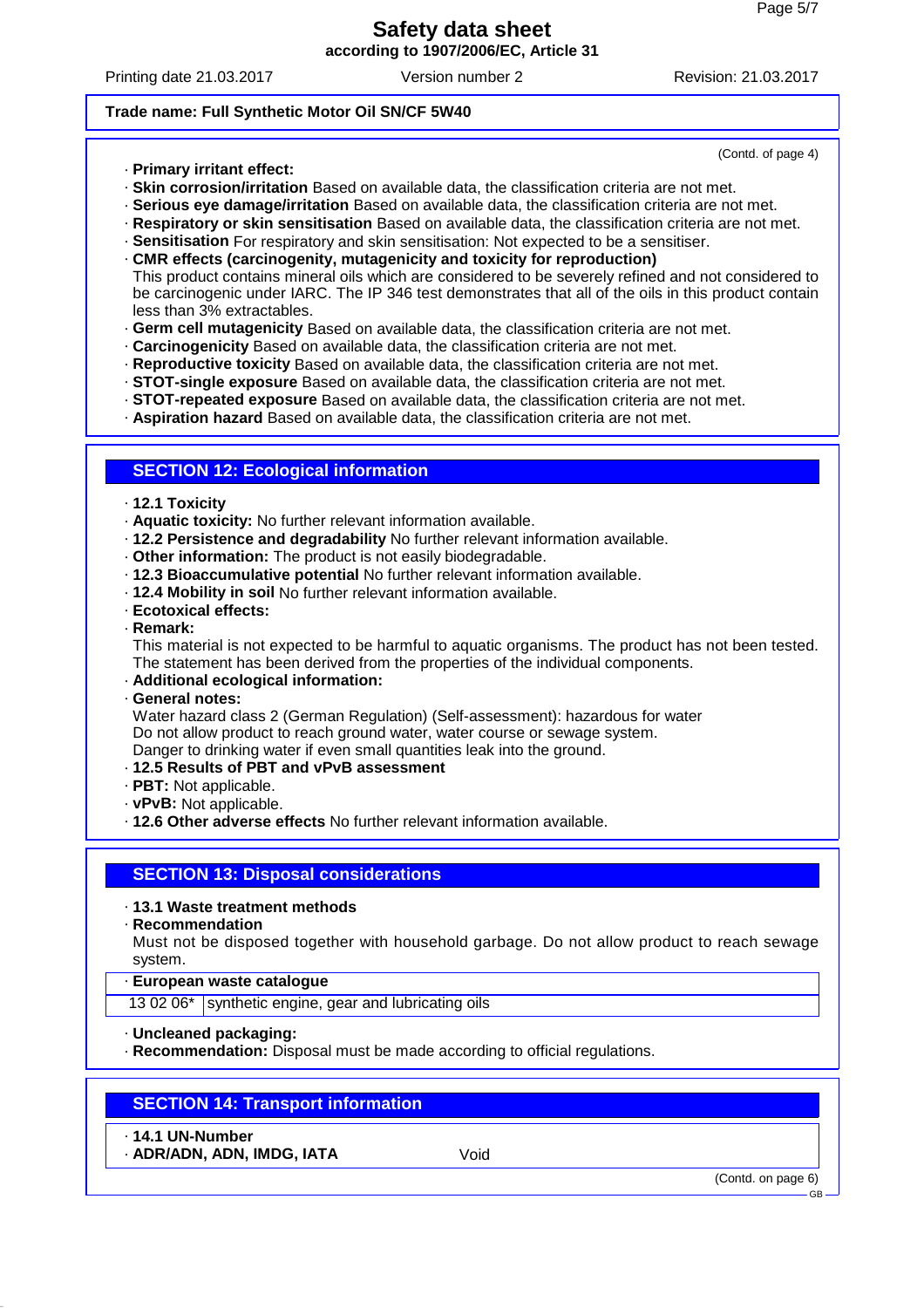Printing date 21.03.2017 Version number 2 Revision: 21.03.2017

#### **Trade name: Full Synthetic Motor Oil SN/CF 5W40**

| · 14.2 UN proper shipping name<br>· ADR/ADN, ADN, IMDG, IATA<br>Void<br>14.3 Transport hazard class(es)<br>· ADR/ADN, ADN, IMDG, IATA<br>. Class<br>Void<br>· 14.4 Packing group<br>· ADR/ADN, IMDG, IATA<br>Void |
|-------------------------------------------------------------------------------------------------------------------------------------------------------------------------------------------------------------------|
|                                                                                                                                                                                                                   |
|                                                                                                                                                                                                                   |
|                                                                                                                                                                                                                   |
|                                                                                                                                                                                                                   |
| . 14.5 Environmental hazards:<br>No.<br>· Marine pollutant:                                                                                                                                                       |
| . 14.6 Special precautions for user<br>Not applicable.                                                                                                                                                            |
| 14.7 Transport in bulk according to Annex II<br>of Marpol and the IBC Code<br>Not applicable.                                                                                                                     |
| · UN "Model Regulation":<br>Void                                                                                                                                                                                  |

## **SECTION 15: Regulatory information**

· **15.1 Safety, health and environmental regulations/legislation specific for the substance or mixture**

- · **Directive 2012/18/EU**
- · **Named dangerous substances ANNEX I** None of the ingredients is listed.
- · **National regulations:**
- · **Waterhazard class:** Water hazard class 2 (Self-assessment): hazardous for water.
- · **15.2 Chemical safety assessment:** A Chemical Safety Assessment has not been carried out.

## **SECTION 16: Other information**

This information is based on our present knowledge. However, this shall not constitute a guarantee for any specific product features and shall not establish a legally valid contractual relationship.

#### · **Relevant phrases**

H318 Causes serious eye damage.

H411 Toxic to aquatic life with long lasting effects.

- H413 May cause long lasting harmful effects to aquatic life.
- · **Department issuing SDS:** Product safety department.
- · **Contact:** Product safety department
- · **Abbreviations and acronyms:**

RID: Règlement international concernant le transport des marchandises dangereuses par chemin de fer (Regulations Concerning the International Transport of Dangerous Goods by Rail)

IATA-DGR: Dangerous Goods Regulations by the "International Air Transport Association" (IATA)

- ICAO: International Civil Aviation Organisation
- ICAO-TI: Technical Instructions by the "International Civil Aviation Organisation" (ICAO)

ADR: Accord européen sur le transport des marchandises dangereuses par Route (European Agreement concerning the

- International Carriage of Dangerous Goods by Road)
- IMDG: International Maritime Code for Dangerous Goods IATA: International Air Transport Association

GHS: Globally Harmonised System of Classification and Labelling of Chemicals

- EINECS: European Inventory of Existing Commercial Chemical Substances
- ELINCS: European List of Notified Chemical Substances
- CAS: Chemical Abstracts Service (division of the American Chemical Society)
- PBT: Persistent, Bioaccumulative and Toxic

vPvB: very Persistent and very Bioaccumulative

Eye Dam. 1: Serious eye damage/eye irritation – Category 1

Aquatic Chronic 2: Hazardous to the aquatic environment - long-term aquatic hazard – Category 2

Aquatic Chronic 4: Hazardous to the aquatic environment - long-term aquatic hazard – Category 4

(Contd. on page 7)

GB